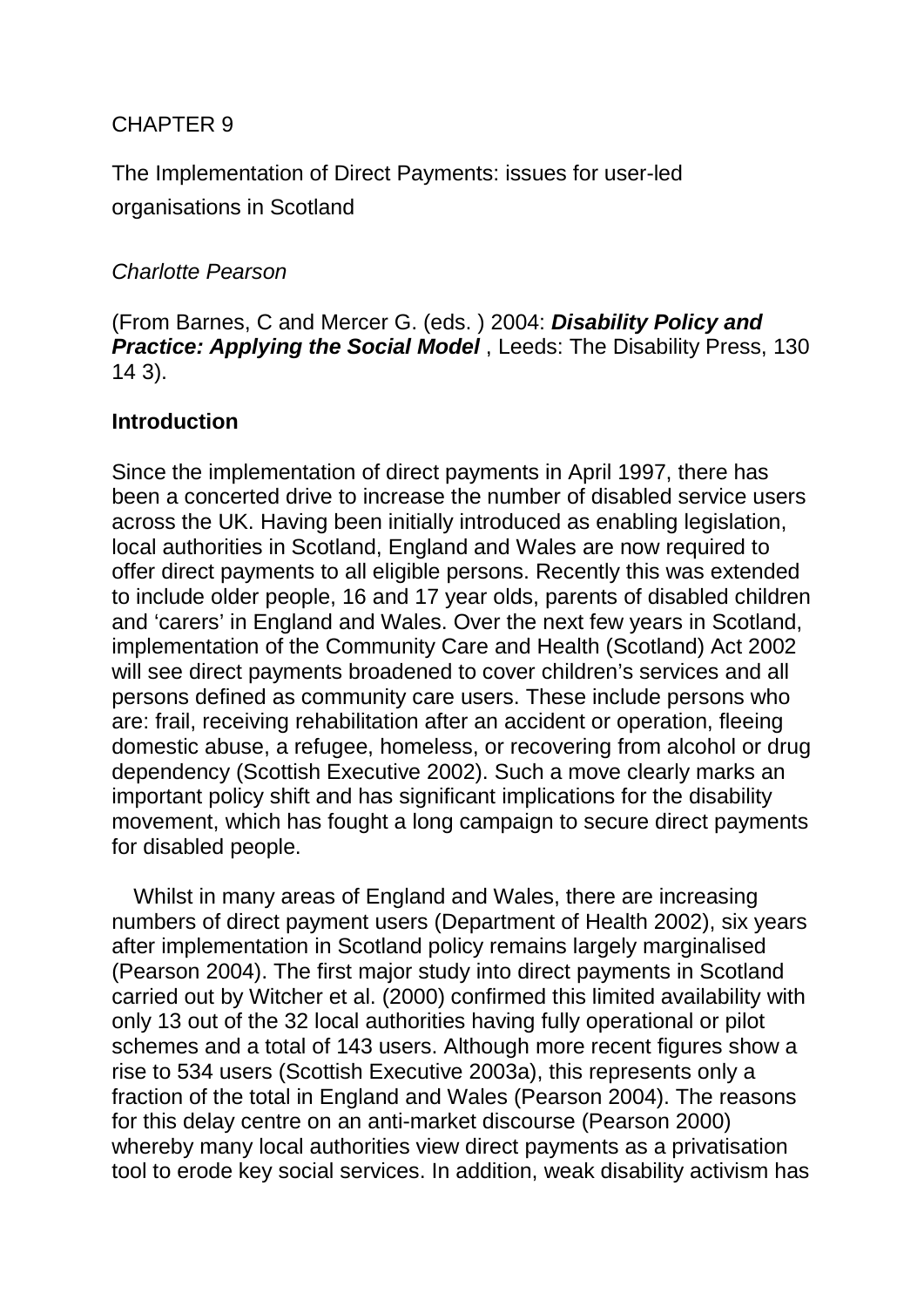also contributed as an important constraining factor. As such, the basis for policy expansion in Scotland differs from England and Wales in that direct payments have been far less popular as a mainstream service option for disabled people across many areas.

Throughout this time, the role of support organisations has been identified as being critical in the successful development of direct payments across the UK (Hasler et al. 1999; Witcher et al. 2000). Whilst Centres for Independent/ Integrated Living (CILs) have traditionally been viewed as the main centres of expertise for user support, there has also been a growth in other local support groups over the past few years. However as Morgan, Barnes and Mercer (2000) have observed, these services have assumed a number of different forms, many of which have not developed from a 'user-led' framework promoted by the disability movement. Drawing on a small study of support organisations in Scotland, this chapter explores some of these challenges. It is argued that the shift to widen direct payments raises both a series of concerns and challenges for CILs and the wider disability movement. On one level, as the move to integrate new users gathers pace, CILs are increasingly seen as the main centres of expertise. Alternatively, they could be left in an increasingly precarious position, whereby there is an assumption that they are willing and able to support these new groups without additional resources. At the same time, the increasing presence of direct payment support services with limited user involvement and affiliation to local authorities may equally serve as a threat to the longerterm role of user-led support for disabled people.

## **The research study**

This chapter reports on a small study carried out for Direct Payments Scotland (DPS) over summer 2003. The research was designed to provide DPS with information on how support needs could be best met as new changes in Scotland are implemented. With this in mind, the study set out the following objectives:

- To explore the current roles of user-led organisations in supporting the needs of direct payment users.
- To examine the capacity of these organisations to provide additional support for a more diverse direct payment user population.
- To examine the capacity of representative organisations of new user groups to offer specialist direct payment support.

For the study, fifteen semi-structured interviews were carried out with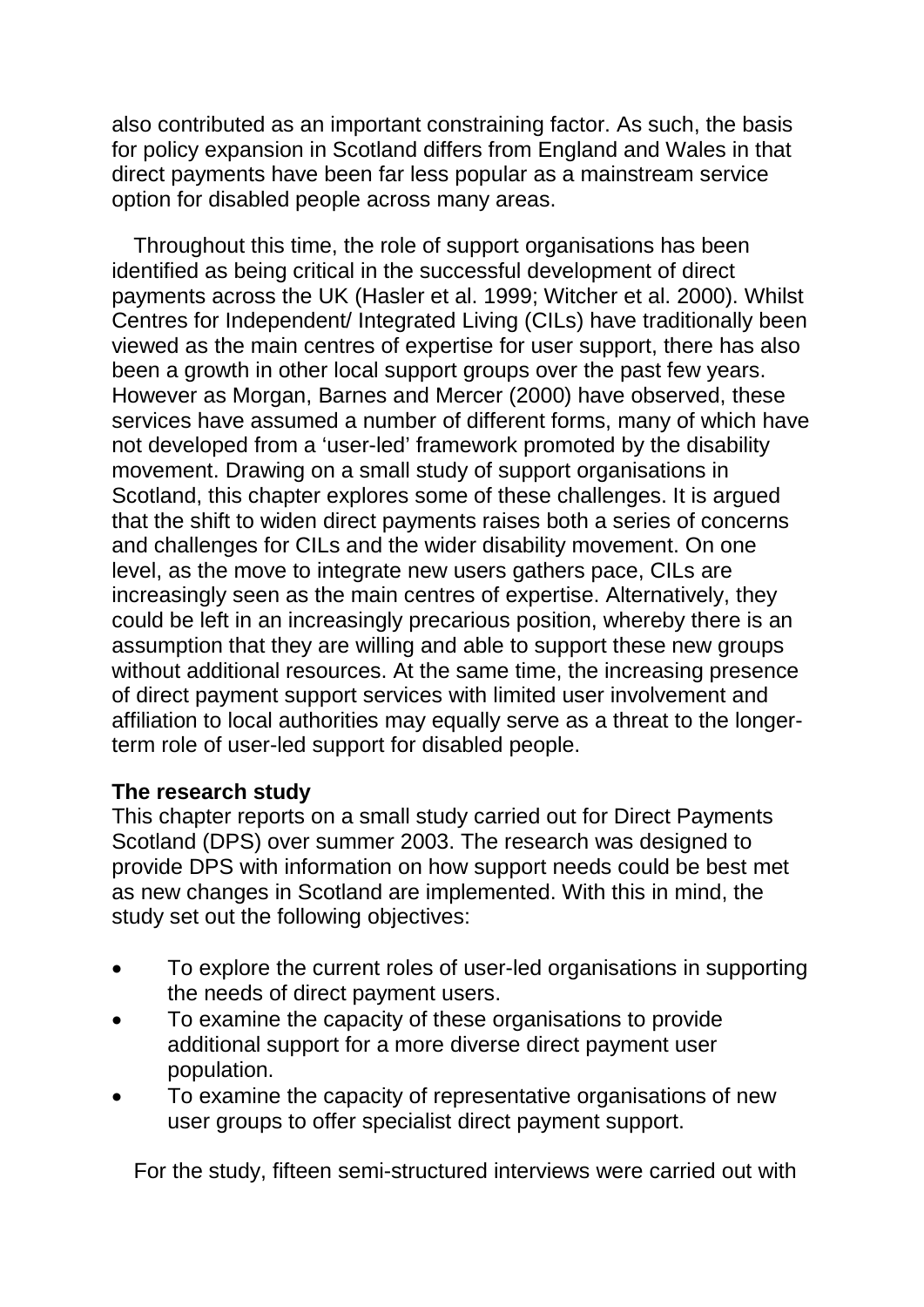a range of groups representing current and new direct payment user groups (as determined by the Community Care and Health (Scotland) Act 2002). Discussion in this chapter focuses primarily on interviews with organisations undertaking an existing support role for direct payment users. This covered the two main CILs in Edinburgh and Glasgow, the Scottish Personal Assistance Employers Network (SPAEN) and two other (non user-led) direct payment support services. However, additional commentary is taken from interviews with personnel with responsibilities for direct payment planning from five local authorities (selected to reflect geographical diversity and including two urban and three rural areas). The views of three new user groups, covering the parents of disabled children, homeless persons and drug users are also referred to, together with three groups from minority ethnic communities, where direct payment take-up has been particularly poor. Interviews were semi-structured, lasted between 20 and 40 minutes and were carried out between May and July 2003. Questions were framed around the role and remit of the organisations and their capacity and willingness to adapt to changes in response to the new legislation. Data from the interviews were analysed with the aid of NUD\*IST through a framework of themes developed from the interview schedule.

## **Direct payments and the independent living movement: issues in Scotland**

Since the campaign for independent living began over twenty years ago, direct payments have represented an integral goal for the disability movement. Over this time, the emergence of CILs in the UK has helped instigate the shift in realising this goal through the development of community based support controlled by disabled people. An important basis for the transition to direct payments came in the mid-1980s from the demands of small groups of disabled people in areas such as Hampshire, Essex and Edinburgh. This began with the emergence of indirect payment schemes, whereby cash is paid through a third party (usually a local voluntary sector organisation) to the individual (Pearson 2000). These early cash payments represented an important initial challenge to rigid and paternalistic modes of service provision offered by local authorities to disabled people.

As mentioned earlier, since the initial implementation of direct payments in April 1997, there has been a marked difference in take-up across the UK. Figures released by the Department of Health (Department of Health 2002) for England and Wales show a total of 7882 users. (It should be noted that this figure represents a combined total, although in practice the overwhelming majority of users live in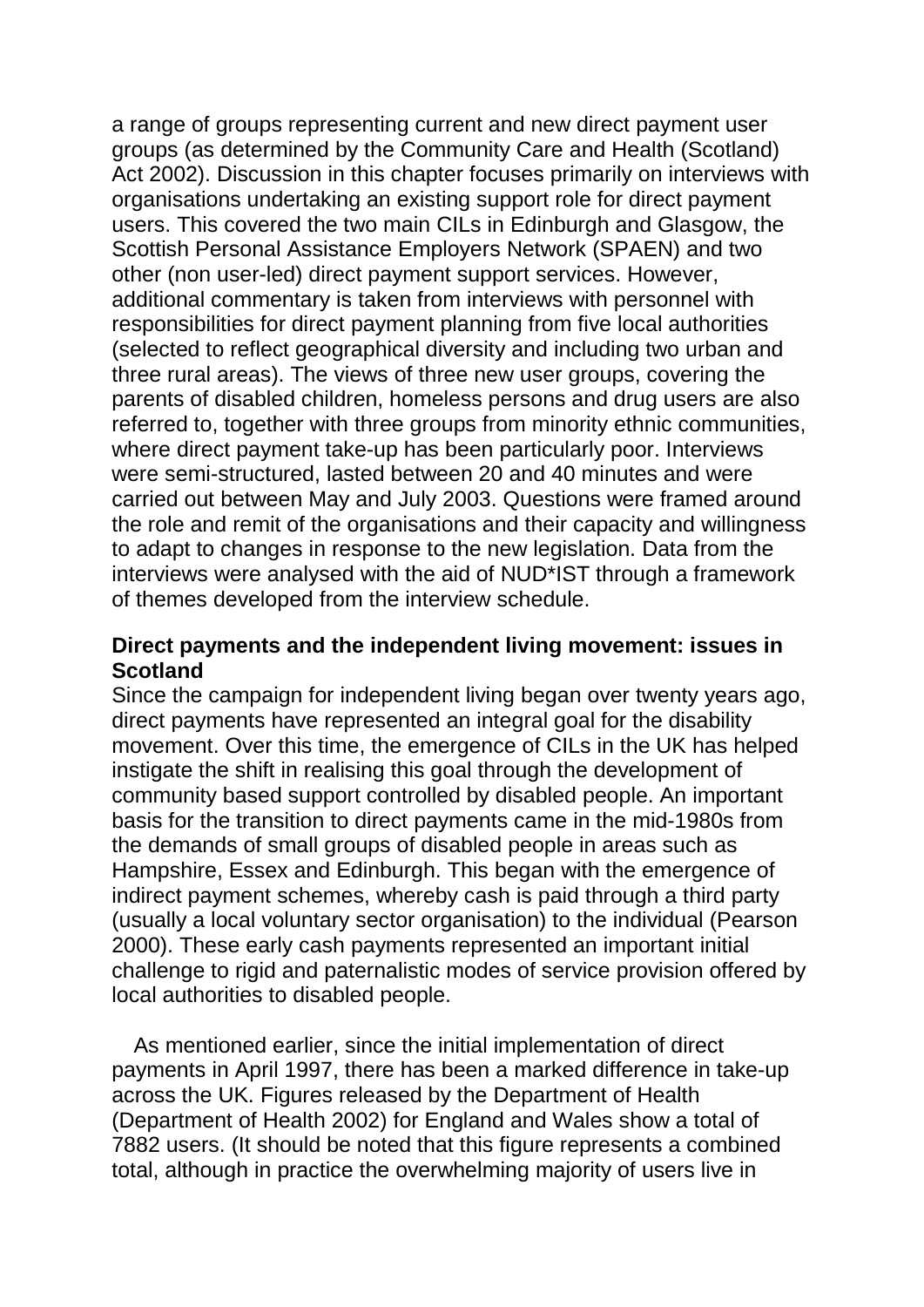England, with less than 200 direct payment users in Wales.) Whilst numbers in many areas still remain relatively low with fewer than 50 users (Hasler 2003), individual authorities like Essex and Hampshire have over 600 users. This is in marked contrast to the overall total of 534 users in Scotland.

Since 1997, the more widespread use of direct payments in England has also been supported by a faster pace of legislative change (Pearson 2004). This began with the extension of direct payments to older people from February 2000 in England and Wales (Department of Health 1998) and six months later in Scotland (Scottish Parliament 1999: col. 1119). Subsequent changes south of the border also included those set out in the Carers and Disabled Children Act 2000, which gave payment access to parents or guardians who look after disabled children, 16 and 17 year olds and carers. A later announcement in the Health and Social Care Act 2001 made direct payments mandatory in England and Wales from 2003, although by this time most areas had schemes in place.

In response to the limited use of direct payments in Scotland highlighted in Witcher et al.'s (2000) research, the Scottish Executive has promoted a number of measures in an attempt to encourage greater uptake. In line with the rest of the UK, the enabling feature of legislation has now been removed so that from June 2003, local authorities across the country have been obliged to offer direct payments to all disabled people requesting them. In addition to the expansion of user groups through the Community Care and Health (Scotland) Act 2002, a focus has also been made on the role of information access and service support through the establishment of DPS in 2001. An initial allocation of £530,000 was made by the Executive to set up the project, with renewed funding to support work until 2006. The remit of the project covers three main areas. Two of these include increasing awareness of direct payments amongst users, local authority staff and service providers and identification of training needs amongst key personnel. The third area focuses more specifically on establishing and developing user-led support organisations. Consequently, DPS has worked closely with the two Centres for Independent Living in Edinburgh and Glasgow and has sought to promote their approaches to direct payment support as a model for service development across the country. Indeed, the importance of this type of organisational support was underlined by DPS in their 'Five Steps' guide to implementing direct payment schemes (DPS 2002). This has also been acknowledged by the Scottish Executive and highlighted as good practice in their policy and practice guidance published in June 2003 (Scottish Executive 2003b). As DPS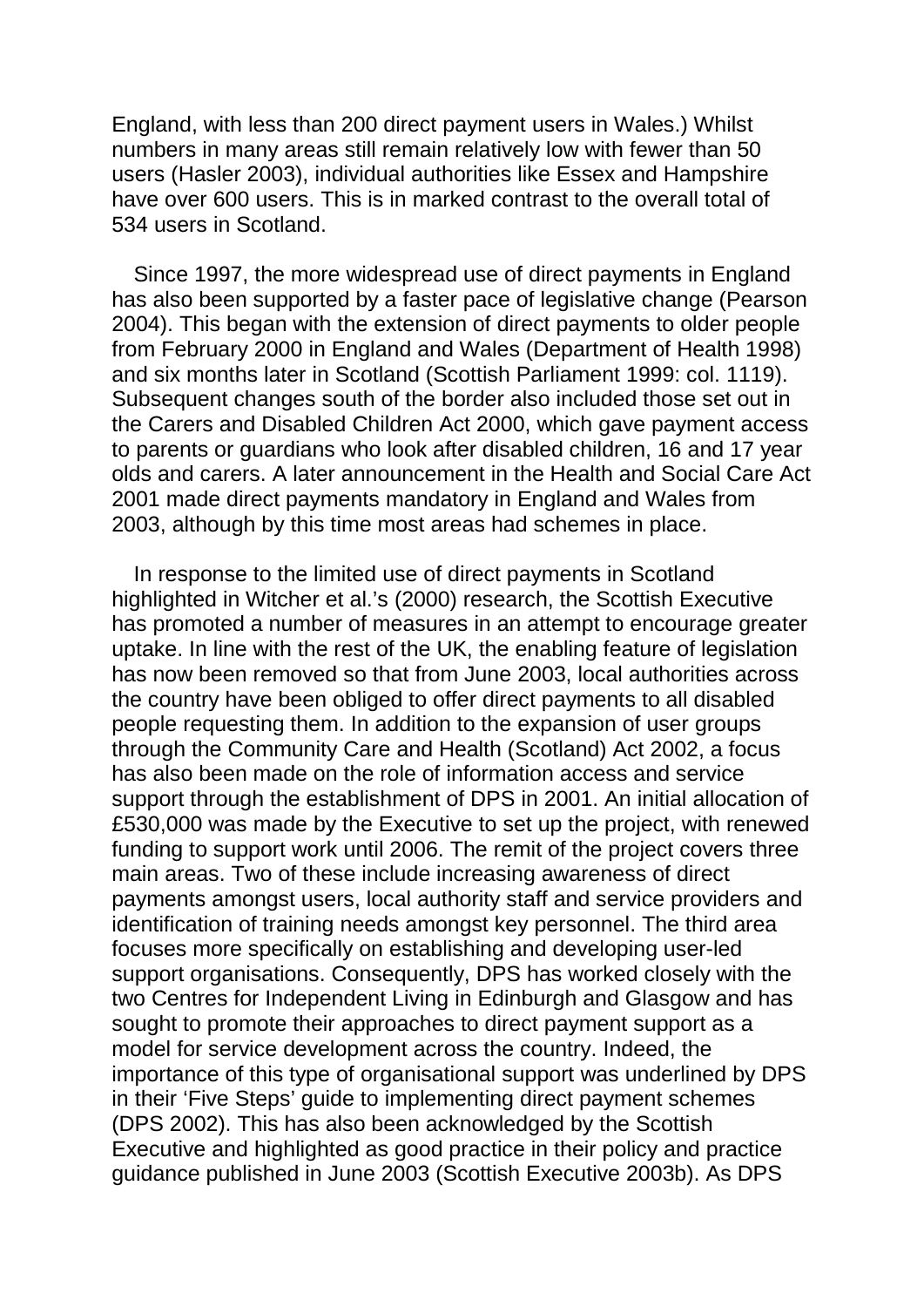suggests to potential organisations, the type of structure promoted is one that should be flexible enough to incorporate a range of user interests within each organisation's constitution:

You should ensure involvement in your support organisation of people from client groups to whom direct payments will start to become more widely available – e.g. people with learning disabilities, or housing support needs, mental health users, people from ethnic minorities (DPS 2002:3).

As the discussion so far has suggested, for the two main CILs in Scotland, the emphasis on user-led support has been a key goal from the outset. In 1991, the first Scottish CIL opened in Edinburgh followed by the Glasgow CIL in 1995. Both the Edinburgh and Glasgow centres offer a range of services focused around the independent living needs of disabled people and together with Scottish Personal Assistants Employers Network (SPAEN), form the major centres of user-led expertise for direct payments north of the border. Whilst support for direct payment users through training and advice work forms a key part of CIL work, their remits extend to include far wider aspects of independent living through which a range of additional training opportunities and peer counselling services have been developed.

Given the symbolic importance of direct payments in the history of the independent living movement, it was unsurprising that concerns were raised by CIL representatives over the policy shift in Scotland to include other groups as defined by the 1990 NHS and Community Act. As one respondent commented, there remained anxieties over the wider position of CIL control through the extension of direct payments and the expectations of providing service support associated with this change:

We wouldn't ever loose ownership of the organisation. Direct payments and independent living came out of the disability movement and we wouldn't sell out on that (CIL representative).

Yet despite this unease, each of the interviewees acknowledged the importance of making direct payments more widely available to other groups. As another respondent commented:

Everything has a history and something that has preceded it. If direct payments have come out of the disability movement and [they're] going to benefit lots of people in the long term then it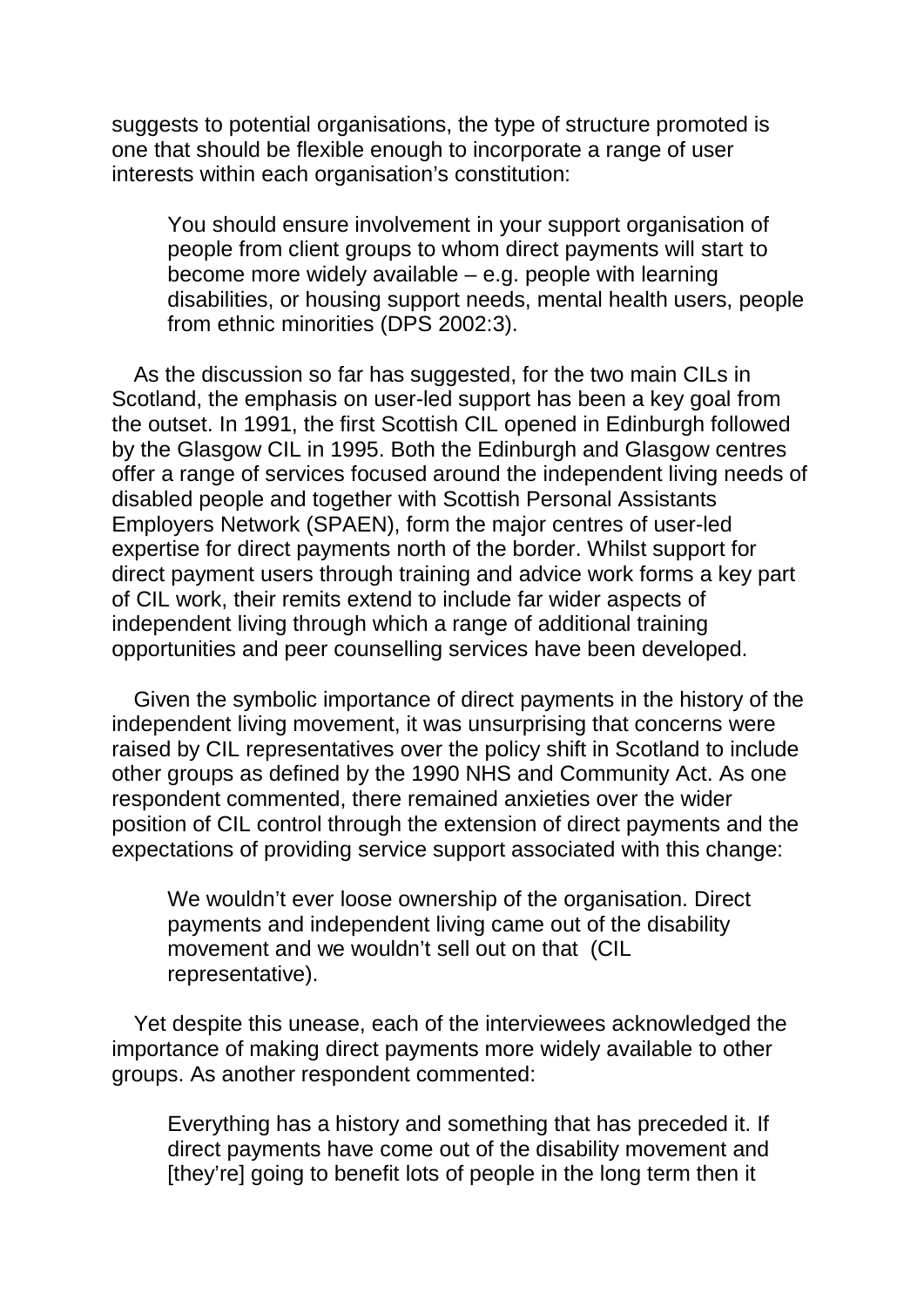must be a good thing (CIL representative).

In contrast, for one local coalition of disabled people involved in the development of a new direct payment support service, the extension to new groups was seen as largely unproblematic. However, it was important to focus on the social model as a basis for inclusion and not rigidly categorise individual identities:

Direct payments are primarily given to disabled people but looking at the social model [of disability] that's going to widen out – disabled people can also be refugees, homeless, drug users or whatever. You can't draw a hard line and say it's only disabled people (Local coalition of disabled people representative).

## **Keeping up with demand: shifting patterns of support for CILs**

Underpinning these broader philosophical concerns relating to the 'ownership' of direct payments, however, was a more practical concern from the CILs with regard to meeting new demands within their budgets. As one of the CIL respondents commented, 'we are willing to work with anyone as long as we have the experience and resources to cope with their demands'. To date, both CILs and SPAEN have already experienced an increased workload, as more local authorities have referred users to their service. This has extended their service provision over a much wider geographical area and has put considerable pressure on staff as they have sought to meet the needs of an increasingly dispersed user population. Indeed, one case was described where staff based in Glasgow had been supporting users in the north of the country since the local user-led support service had folded six months earlier. Whilst the local authority was seeking to tender for an alternative service provider, in the meantime no payment was made for this role.

As the respondent outlined, the reasons for this increased caseload stemmed from the limited pool of expertise around direct payment support in the country:

Because of the lack of user-led support groups in local areas, we have been approached by numerous local authorities [for direct payment support] and we've said, 'we can't do it' and then they're approaching [the other main CIL] who say 'we can't do it either' (CIL representative).

As Morgan et al. (2000) reported from their study, funding for CILs is a major problem with most income short term and limited to particular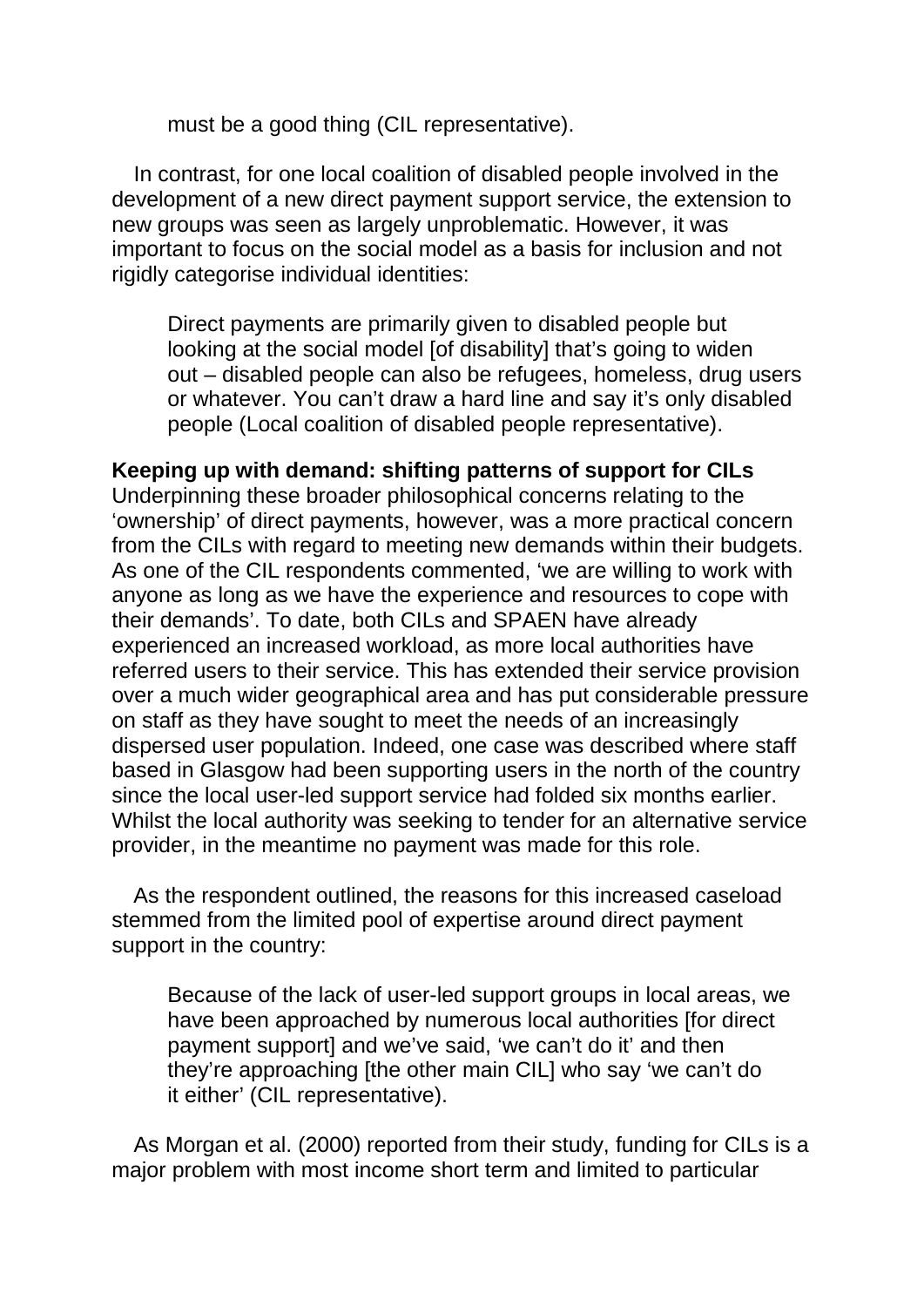services. Moreover despite the widespread recognition of the importance of support organisations in facilitating direct payment packages, local authorities are not obliged to meet these costs as part of individual assessments. Indeed the CILs and SPAEN reported considerable variation in local authority willingness to cover payments for these services. These ranged from councils who core funded support services to those which made limited or no contributions. One instance was described where one of the CILs discovered that a local authority had been advertising their services on information leaflets despite only making token annual payments. Other examples were cited where, despite attempts to contact the local authority and formalise an agreement, no response had been made and the council continued to spot purchase services as and when they required them.

This type of sporadic funding basis is clearly unsustainable in the longer term. Given that CILs and other user-led support services rely on this income as a key part of their funding, the variation in local authority funding clearly makes service planning very difficult. Even with local authorities that had made more substantial payments, there remained difficulties in defining longer-term goals:

We were trying to anticipate demand and draw up a business plan for ourselves that looked at the increase in the client group and extra staff we need. But the social work [department] are saying 'we have to look at what's needed just now'… there's just no forward planning (CIL representative).

**Developing new support networks: user-led or user consulted?**  Whilst CILs have been widely seen as the main providers of independent living support and expertise around direct payments, over the past few years a number of designated support organisations for direct payments have been established across the UK. In promoting these, key proponents such as DPS and the National Centre for Independent Living (NCIL) have emphasised the importance of developing these as user-led (DPS 2002). However, it is clear that many of these organisations have promoted only a limited role for users – which to date have mainly been disabled people.

Indeed, this difference was clearly reflected in the organisational structure of the two direct payment support services interviewed for this study. In both cases, support services were staffed mainly by nondisabled, local authority employees. Although each organisation stated that they had disabled people on their management committees, it was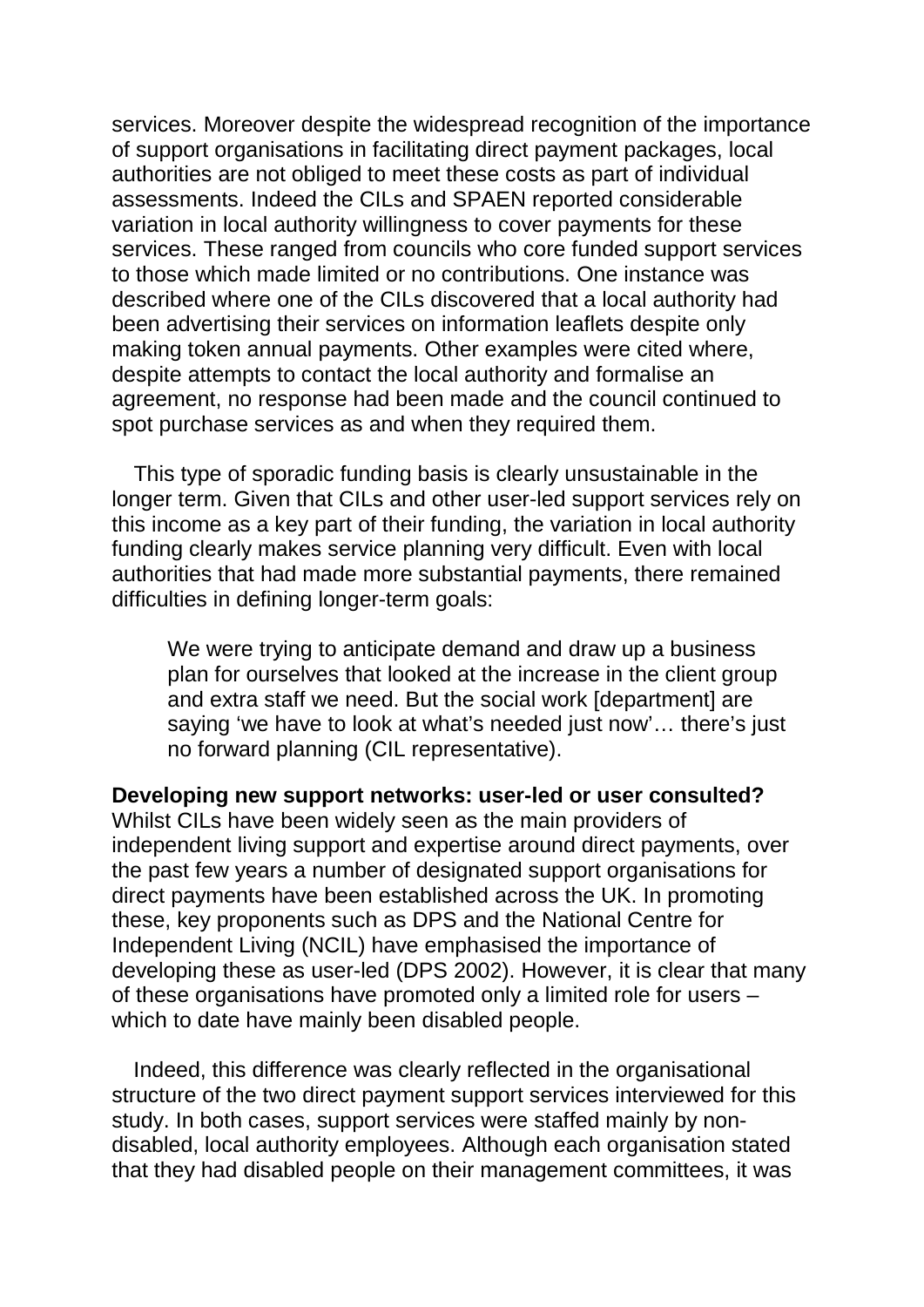clear that the overall direction of the services remained outwith the disability movement. Moreover in contrast to the CILs and SPAEN, both respondents generally welcomed the extension of direct payments to a wider user population as a positive move and envisaged no conflict of interests with their existing roles. In terms of future funding, the picture was perhaps more optimistic than the CILs, where one of the support services thought that any requests for additional funding from the local authority would be unproblematic. However, like the CILs there was a sense that they would have to prove the need for increased resources for specialist training as demand from new users emerged, rather than having new structures in place prior to change.

Likewise for local authority planners seeking to develop direct payment support services, concerns appeared to focus primarily on offering users choice and for them to adapt and include any new user group. Indeed in one area, this issue had come to a head in the planning stages of the support organisation. Whilst the local coalition of disabled people had taken a leading role in drafting the constitution, the remit proposed was considered to be too narrowly defined and was subsequently redrafted. As the planner described:

It [the constitution] was very focused on disability and so I said 'you've got to widen it so that regardless of who comes in on a direct payment has the option of being user-led and is able to be involved in the service' (Local authority policy planner).

#### **Accommodating new user groups**

So far, discussion has highlighted two main concerns for CILs, firstly, the increasing work-load for direct payment support without adequate resources being made available and secondly, the increasing popularity of non user-led direct payment support services amongst many local authority planners. It is, of course, unclear whether in the long-term these type of support services will emerge as a real challenge to CILs as service providers, but there appears to be evidence at this stage that some local authorities may favour service support outwith the disability movement. As local authorities in Scotland move to widen policy access, the next section of this chapter explores some of the support options under consideration and questions the impact on CILs and user-led organisations within the disability movement.

As detailed, CIL support for direct payment users forms part of a network of independent living services offered by the centres. Faced with the extension of direct payments, staff interviewed for this study had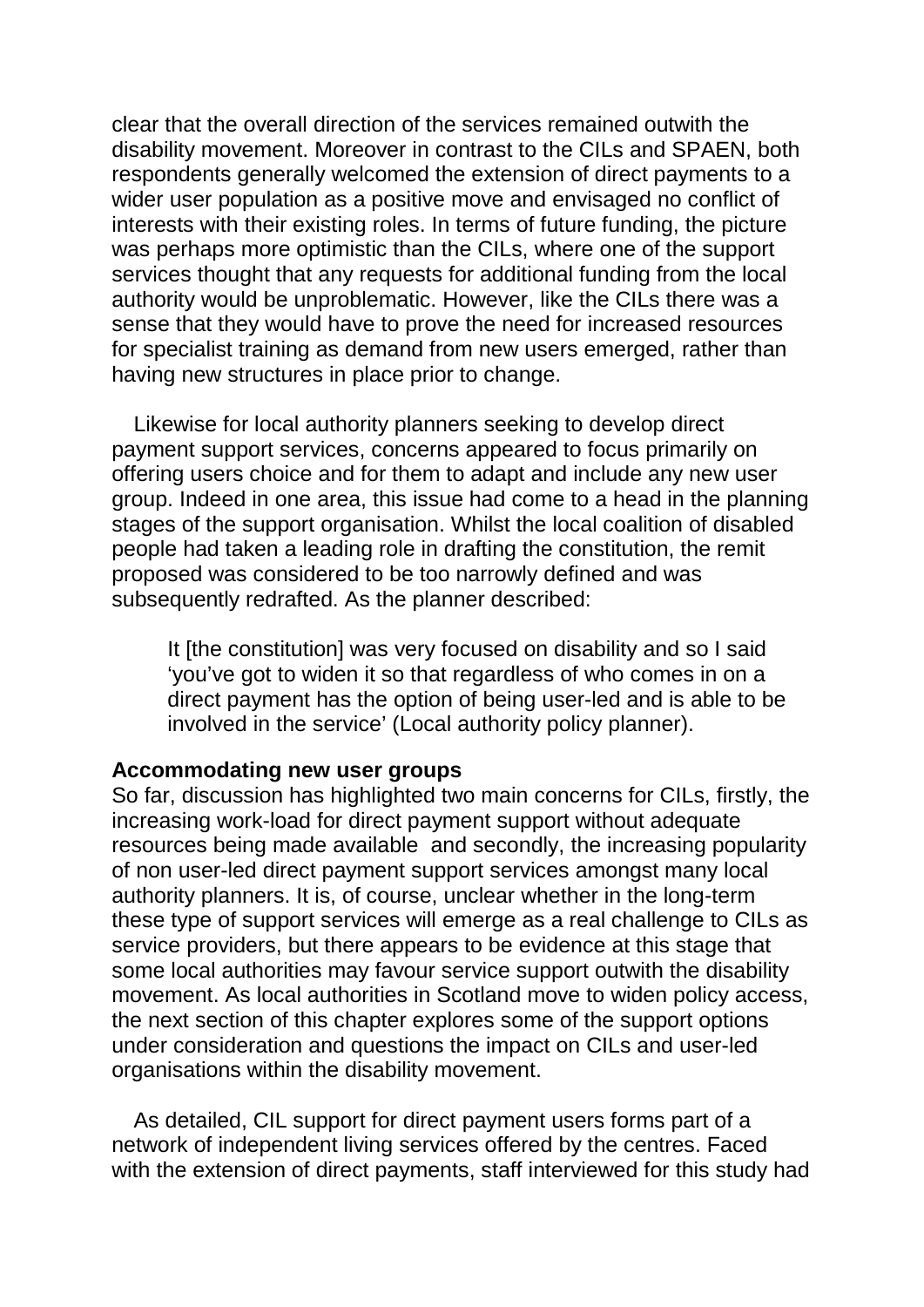been considering how this role might develop over the longer term. Given the concentration of direct payment expertise in the CILs, the idea of offering consultancy to new user groups and local support organisations has been raised as a possible framework for proceeding with change. Through this approach, new groups would be invited to work with the CILs to develop their skills and training for support until they are able to establish their own support group. This would encourage the development of more locally based user-led services but without altering the overall management and control of CILs by disabled people.

However, questions were raised about the appropriateness of providing direct payment support to other groups. Whilst it was acknowledged that individual identities do not fit easily into unitary categories, there remained unease about the relevance of the experiences of disabled people as a basis for wider support:

I think we should prepare ourselves for people saying 'well your expertise is as a disabled person and the difficulties experiences by other disabled people, but what do you know about being an asylum seeker or drug user?' (CIL representative).

Another option raised was to employ specialist workers for the new user groups within the CILs. In doing this, direct payment support would be specifically framed around the different user groups and would provide a 'one-stop shop' for all groups. However although this would perhaps provide a more specialist level of knowledge for more diverse user needs as part of CIL structures, concerns were raised over the implications of this type of shift for the management and constitution of CILs. Indeed, this pushes CILs further towards the designated direct payment support service model favoured by some local authorities.

Discussions also took place with three organisations representing users from minority ethnic communities. These included two groups from the Chinese community and one from the Jewish community. One of the groups – representing the needs of older Chinese people – conceded that they had never heard of direct payments. In the case of the group representing the children and families, also in the local Chinese community, the development worker said that she had some knowledge about policy but suggested problems such as language and bureaucracy had acted as the main barriers to publicising direct payments and had therefore prevented any potential users coming forward. Likewise for the worker representing the needs of the Jewish community, knowledge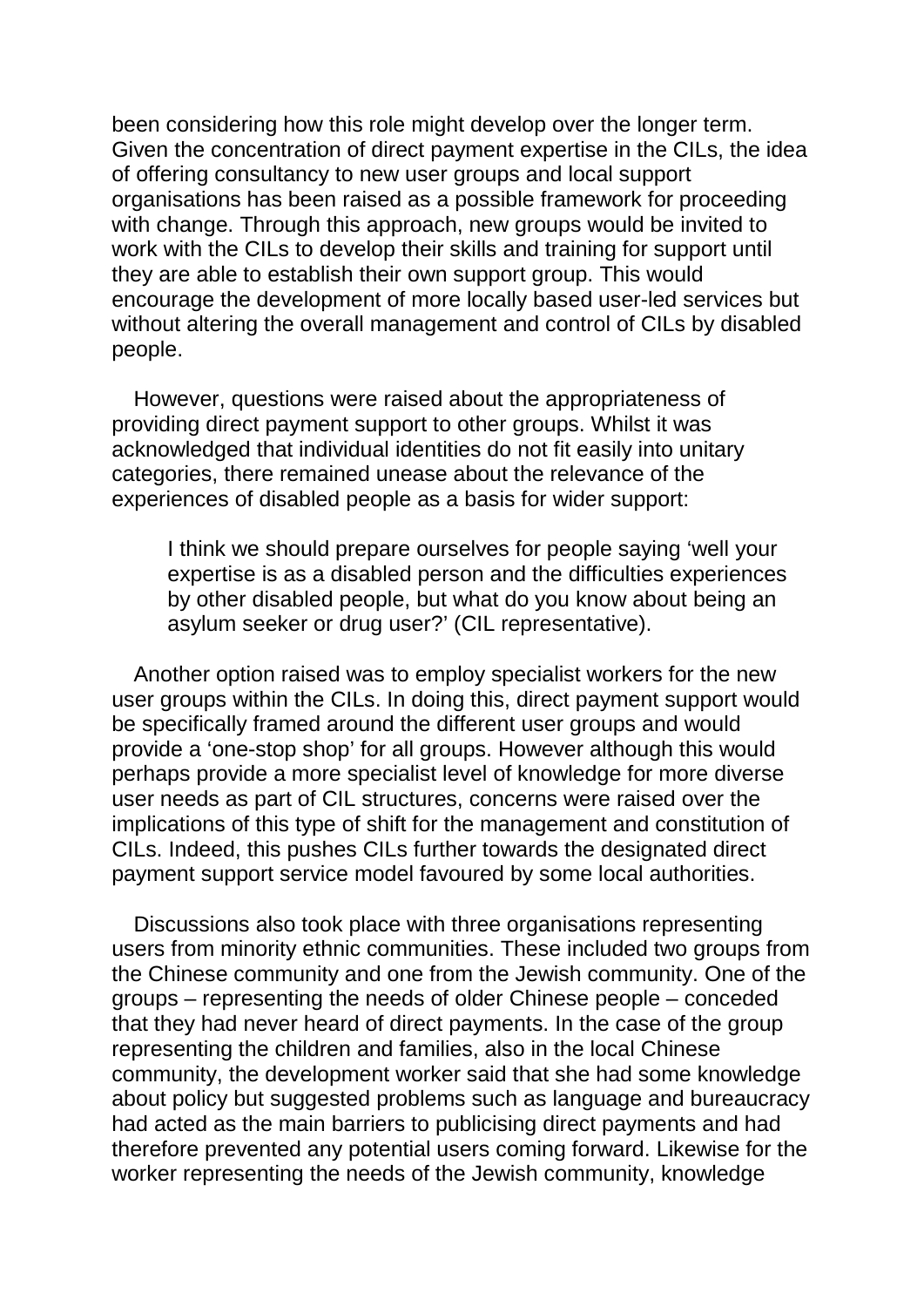about direct payments was fairly limited although there was said to be some interest from individuals. However, none of the groups interviewed had had any contact with the local CIL and were unaware of its existence. As such, each of the organisations stated that both service provision and/or support would be organised through their groups if users came forward in the future. Whilst it is acknowledged that this only presents the experiences of two communities in one Scottish locality, findings mirror some of the broader problems surrounding basic information access for direct payments highlighted by other black minority ethnic groups in the UK. This is illustrated in studies of, for example, the experiences of young black disabled people (Bignall and Butt 2000), and of Asian disabled people (Vernon 2002). Furthermore, the concentration of both provider *and* support roles within these organisations also suggests that there is a clear need to provide culturally appropriate direct payments support.

Groups interviewed for the study representing new users (as defined by the 2002 Act), also reported a lack of knowledge about the forthcoming changes. Indeed, in one case a major organisation representing refugees turned down a request for an interview because it was stated that 'direct payments will not affect our services in any way'. For the others although there was some awareness of forthcoming changes, the issue of support had not been addressed. However, the work of the local CILs was generally acknowledged and welcomed as a possible framework for service development. As the respondent from a group representing drug users commented:

Many of the barriers faced by disabled people are very much the same as those with drug problems…I think we could learn a great deal from them in terms of person centred services and human rights (Drug support group representative).

This type of partnership was also broadly welcomed by the group working with homeless persons. However for staff working with parents of disabled children, the appropriateness of the CIL in its current form was questioned in that its focus to date has centred on adult needs. As such, this underlined the need to develop more specialised training in order to meet new support needs.

Indeed, it was evident from the interviews undertaken with local authority planning representatives for direct payments that very little had been done in the way of preparatory work for taking on additional roles. Moreover, concerns remained over the impact of policy extension and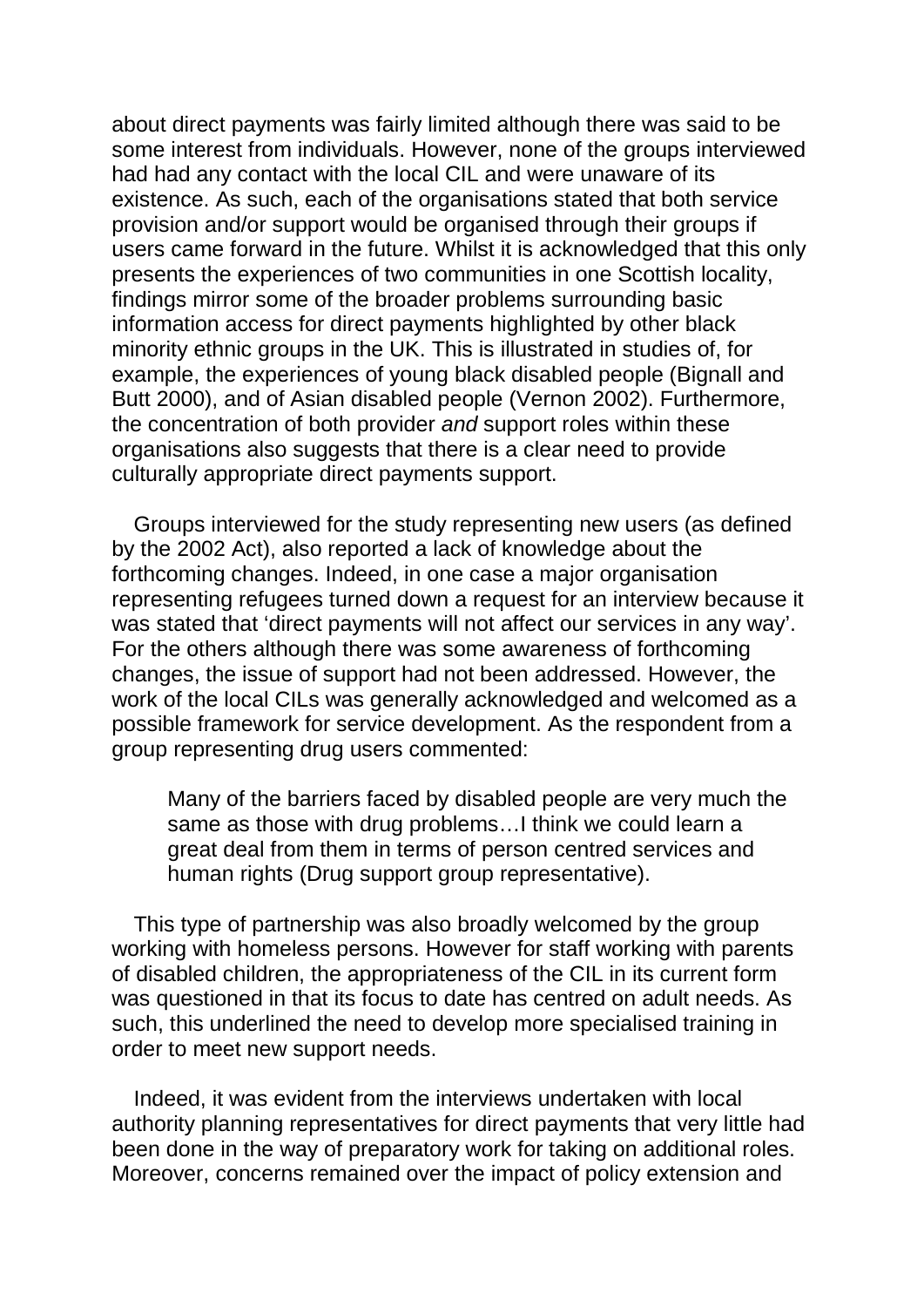clearly this type of change in the culture and organisation of services needs to be made in reasonable time to ensure good access and continuity across all user groups. At the time of interviewing (July 2003), no guidance had been produced by the Scottish Executive. However in light of the type of concerns outlined in this chapter around the capability of local authorities to diversify policy at this stage, the Executive announced a deferment of policy expansion until April 2005 (Scottish Executive 2004). Whilst planners remain committed to expanding policy to new user groups and therefore changing the pattern of uptake, there seems to be some recognition that this will need to be done gradually.

#### **Review**

As highlighted in this discussion, direct payments are about to move into a new era as they become more extensively used and accessible to a more diverse user population. For CILs and the wider disability movement, this clearly has important implications both in terms of practical support and representation of disabled people at a local level and through the overall policy direction. It was argued in an earlier study (Pearson 2000) that direct payments should be viewed as an appendage to the 1990 NHS and Community Care Act. In these terms, policy was promoted initially by the Conservative Government through a market discourse. Central to this idea has been the use of direct payments as an instrument for accessing choice and diversity in service provision.

Seven years on from its initial implementation, it is clear that this route has also influenced the Scottish Executive in its decision to extend policy to all user groups defined in accordance with the Community Care legislation. At the same time, although some elements of the social justice origins of policy (Pearson 2000) remain in evidence, as an increasing number of people gain access to direct payments, there remain fundamental concerns. Indeed for the disability movement, a prerequisite for social justice rests on the premise that individuals should not be passive recipients of services, but in control of when and how they are delivered. As support services are recognised as being central to successful direct payments schemes, it is clear that the experiences of disabled people need to be drawn upon in this area of service provision. At this transient stage, it is vital that CILs gain appropriate recognition for their expertise in this area and are utilised as the framework for user-led support. But in taking on this enhanced role in providing knowledge and expertise for new direct payment users, adequate resourcing must be made available in order to allow centres to employ more staff and maintain other interests.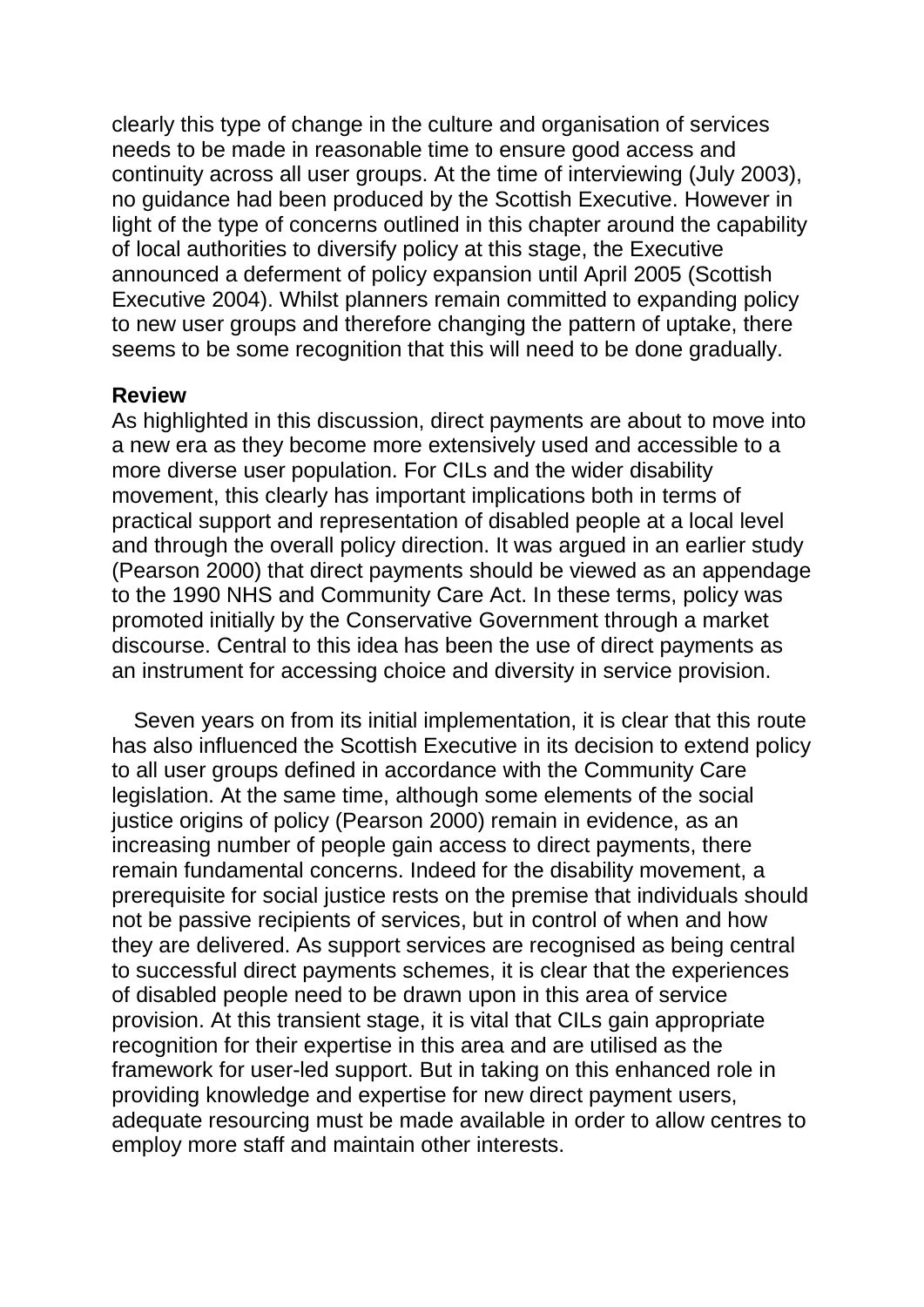However, it is clear from the wider pattern of direct payment support services developing in Scotland (DPS 2003) that many local authorities are favouring use of generic support services with limited user involvement and close affiliation with social service departments. Whilst many of these organisations promote an active role for users in their constitutions, interpretations of this involvement vary considerably and often include almost any kind of engagement. As a recent study into user involvement in voluntary organisations found (Robson, Begum and Lock 2003), users only really value 'user-centred involvement' where service users objectives and priorities become the focus of the organisation's work. Any shift away from this framework will inevitably push direct payments away from its independent living roots and towards a more welfarist model of service provision. Indeed, the failure by some local authorities to invest in support services serves to underline the on-going gaps in understanding about the role of direct payments. Furthermore, findings reported in this chapter replicate earlier research in highlighting gaps in providing information and support for direct payment access to black and minority ethnic communities. It is evident, therefore, that work still needs to be done to emphasise the function of policy as a means of promoting independent living and the social model of disability, rather than simply a reorganisation of cash limited community care services.

As more diverse user groups access direct payments over the next few years, it is clear that these new interests will need to be represented by support services. Whilst the CILs are increasingly recognised as centres of excellence for user-led support, they require additional resourcing in order to meet new demands. In the context of the social model, this need not be incompatible with a disability rights agenda. However, change does need to be carefully considered to ensure that the rights and interests of disabled people are at the forefront and that support roles are independent and user-led.

## **Bibliography**

Bignall, T. and Butt, J. 2000: *Between ambition and achievement: young* 

### *black disabled people's views and experiences of independence and*

*independent living*. Bristol: Policy Press.

Department of Health 1998: *Modernising Social Services*, London: HMSO.

Department of Health 2002: *Direct Payments Totals as at 30 September 2002*. London: Department of Health, available from: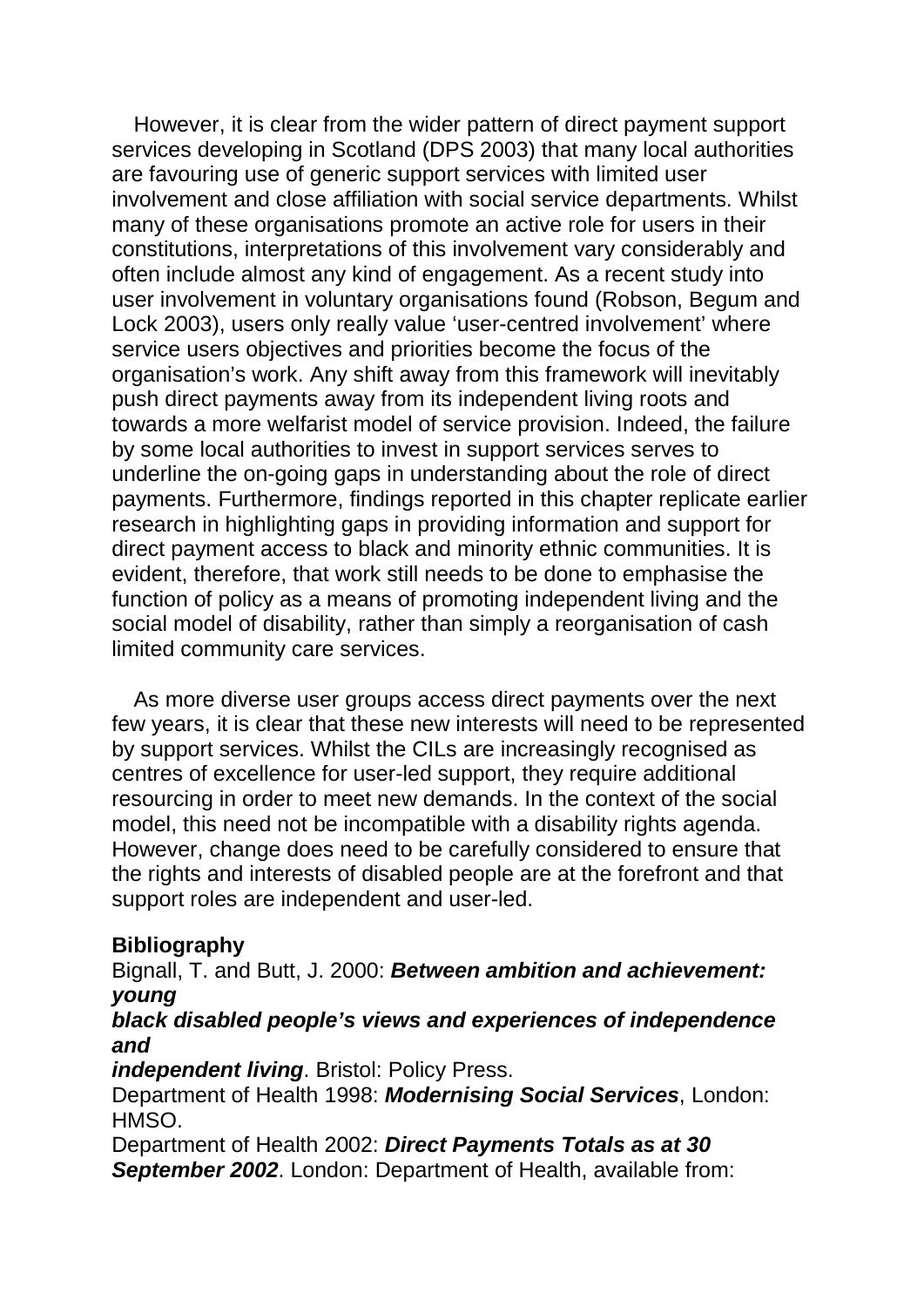www.doh.gov.uk/directpaymentsautumnstatement2002.xls

DPS 2002: *Five Steps: A Guide for Local Authorities Implementing Direct Payments*. Edinburgh: Direct Payments Scotland. DPS 2003: *DP News*, Issue 9.

Hasler, F. 2003: *A summary of the Department of Health Figures for Direct Payments Users in the UK in 2002*, Report to the European Network for Independent Living Board Meeting, 8 March 2003, www.independentliving.org/doc6/hasler200303.html .

Hasler, F., Campbell, J. and Zarb, G. 1999: *Direct Routes to Independence; A Guide to Local Authority Implementation and Management of Direct Payments*. London: Policy Studies Institute. Morgan, H., Barnes, C. and Mercer, G. 2000: *Creating Independent Futures: An Evaluation of Services led by Disabled People*. Leeds: The Disability Press.

Jones, R. 2000: *Getting going on Direct Payments*. Trowbridge: Wiltshire Social Services on behalf of the Association of Directors of Social Services.

Pearson, C. 2000: Money talks? Competing discourses in the implementation of direct payments. *Critical Social Policy*, 20 (4), 459- 77.

Pearson, C. 2004: Keeping the cash under control: What's the problem with direct payments in Scotland. *Disability and Society*, 19 (1), 3-14. Robson, P., Begum, N. and Lock, M. 2003: *Developing user* 

*involvement: Working towards user-centred practice in voluntary organisations*. Bristol: Policy Press.

Scottish Executive 2002: *Social Work (Scotland) Act 1968: Sections 12B and 12C Direct Payments: Policy and Practice Guidance*,

Circular No: CCD8/2002. Edinburgh: Scottish Executive.

Scottish Executive 2003a: *Statistics Release: Direct Payments 2003*. Edinburgh: Scottish Executive National Statistics Publication.

Scottish Executive 2003b: *Direct Payments Social Work (Scotland) Act 1968: Sections 12B and C: Policy and Practice Guidance*.

Edinburgh: Scottish Executive Health Department, Community Care Division.

Scottish Executive 2004: *Phased roll out of direct payments to new community care groups from April 2005*, Circular No: CCD 1/2004. Edinburgh: Scottish Executive.

Scottish Parliament 1999: Pensioners debate, *Scottish Parliament Official Report***,** 2 December, 3, 12.

Vernon, A. 2002: *User-defined outcomes of community care for Asian disabled people*. Bristol: Policy Press and Joseph Rowntree Foundation.

Witcher, S., Stalker, K., Roadburg, M. and Jones, C. 2000: *Direct*